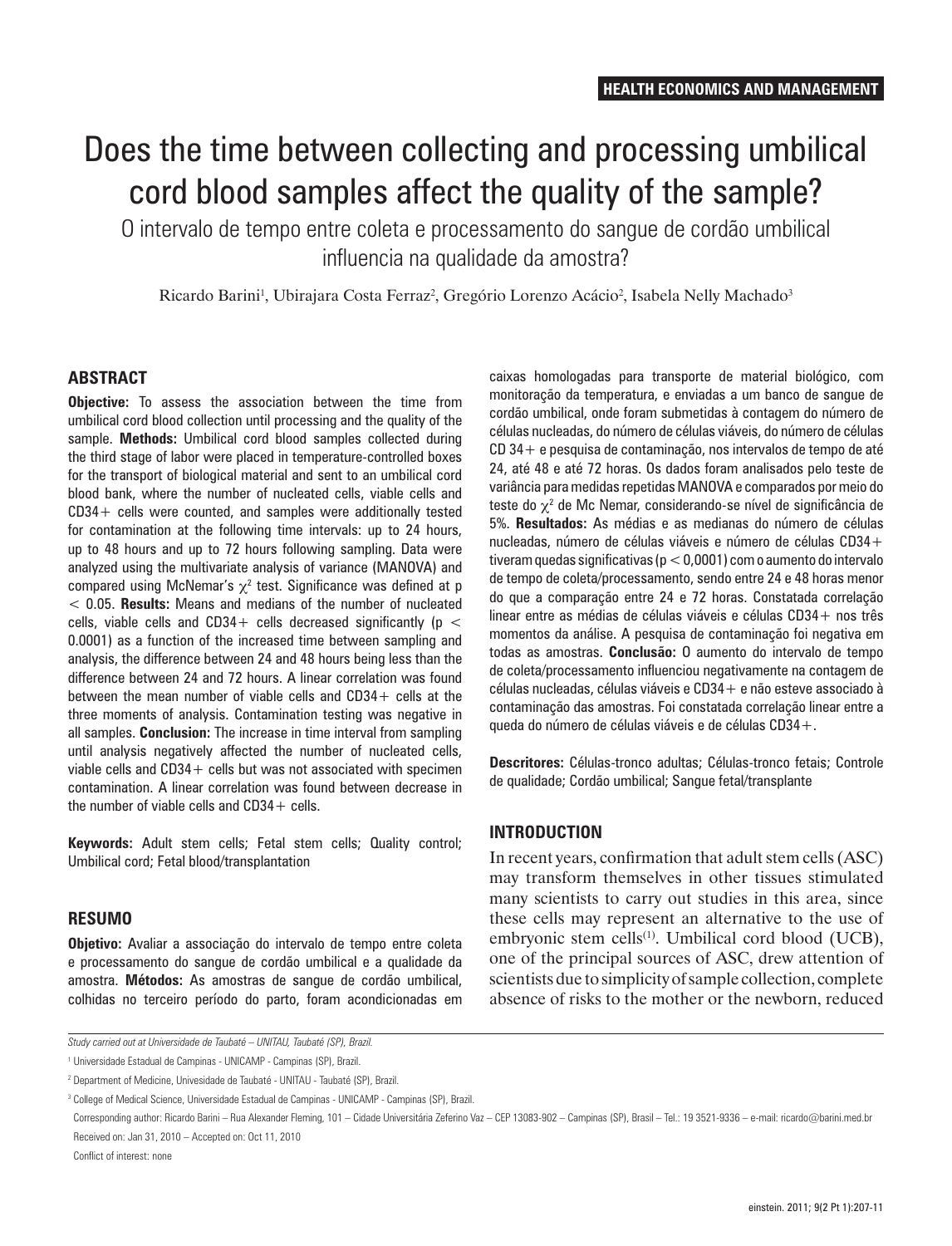need for human leukocyte antigen (HLA) compatibility, lower risk of severe host-graft reaction and the lower risk of transmitting infectious and contagious diseases<sup>(2)</sup>. ASC may also be considered as an alternative to the use of bone marrow for treating several hematological, genetic and oncological diseases, both in children<sup> $(2-4)$ </sup> and in adults $(5)$ .

Following the successful treatment of a case of Fanconi anemia with a UCB transplant $(4)$ , extensive progress was made in research in this field, and umbilical cord blood banks (UCBB) were set up in Europe, Japan, China, United States and Brazil, as well as in other countries.

To enable a UCBB to serve as a supplier of donorrecipient compatible UCB, approximately 12 thousand samples have to be stored to cover all the diverse racial characteristics and different ethnic origins that comprise a given population $(6)$ , and these should ideally be obtained from different geographical regions. Since the UCB must be collected during the third stage of labor $(2,7,8)$ , teams need to be trained to perform collections in locations that are geographically distant from the UCBB. In addition, bags must be shipped in temperature controlled boxes, suitable for transport of biological material, and samples must be sent for processing, thereby avoiding having to send patients to another city and making the storage of diversified samples economically viable<sup>(9)</sup>.

An interval of time exists between UCB collection at the hospital and the sample being processed at the UCBB, and this period tends to increase as a function of the distance between the hospital and the blood bank. A review of the literature on this subject reveals contradictions with respect to the effects of this time interval, with some investigators reporting severe deterioration in quality tests after 9 hours and 24 hours, respectively, while others have reported satisfactory results up to 36 hours<sup> $(9-12)$ </sup>. In Brazil, the National Health Surveillance Agency (ANVISA), the health regulatory authority, determined that samples should be processed within 48 hours following collection<sup> $(13)$ </sup>.

## **OBJECTIVE**

The objective of the present study was to establish the effect of the time between collection at the maternity hospital and processing the samples at the UCBB on the quality of the UCB. The study also investigated the presence or absence of contamination, as well as the correlation between the number of viable cells and the number of CD34+ cells at the defined time intervals.

#### **METHODS**

A descriptive, prospective, observational study was carried out in 20 UCB samples from patients who had just delivered their babies and voluntarily agreed to participate in the study by signing the informed consent form. All patients fulfilled the inclusion criteria and none of the exclusion criteria. The protocol was approved by the Internal Review Board of the Faculdade de Ciências Médicas da Universidade Estadual de Campinas (UNICAMP).

The inclusion criteria comprised age  $> 18$  years; gestational age  $\geq$  35 weeks; fetal weight  $\geq$  2,000 g; amniorrhexis less than 18 hours previously; and absence of infectious processes during pregnancy or diseases that could interfere with placental vitality. The exclusion criteria consisted of severe fetal distress (meconium over  $++$  and 1-minute Apgar  $\lt$  5) and infection during labor (abnormalities in the color or odor of the amniotic fluid and maternal temperature  $>$  38°C during labor).

The decree RDC 153 of the Brazilian health regulatory authority states that the total number of nucleated cells should be at least  $5 \times 10^8$  and the volume of the UCB sample collected should be at least 70  $mL^{(13)}$ . In the present study, these requirements were not considered exclusion factors since the bags were discarded after performing the quality control tests.

UCB samples were collected at the maternity unit of the teaching hospital at Faculdade de Medicina da Universidade de Taubaté (UNITAU), State of São Paulo, Brazil, during the third stage of labor, after delivery and cord clamping and prior to placental detachment, following asepsis of a segment of the cord and puncture of the umbilical vein, using a top-and-bottom bag system (Optipress®, Baxter Healthcare).

After collection, the bag containing the UCB was stored in a temperature-controlled box containing two 400-gram units of recyclable ice, in accordance with the International Air Transport Association  $(IATA)^{(14)}$ specifications for the transport of biological material for diagnosis. Temperature was electronically monitored using the Kooltrak® system (Dallas Technologies)<sup>(15)</sup> and the computerized CB Bank Manager® reading system. The samples were transported by road to the UCBB Criogênesis, in the city of São Paulo, Brazil. Since the two cities are 150 km apart, the time interval between collection and arrival of the samples at the UCBB was estimated to be less than 24 hours.

In the UCBB, the bags were kept in the temperaturecontrolled boxes and temperature was continuously monitored. The boxes were opened quickly at the following time intervals: up to 24 hours, up to 48 hours and up to 72 hours following collection, and 3 mL of UCB were removed using a sampling cannula. The samples were submitted to the most commonly used quality control tests, which included nucleated cell count,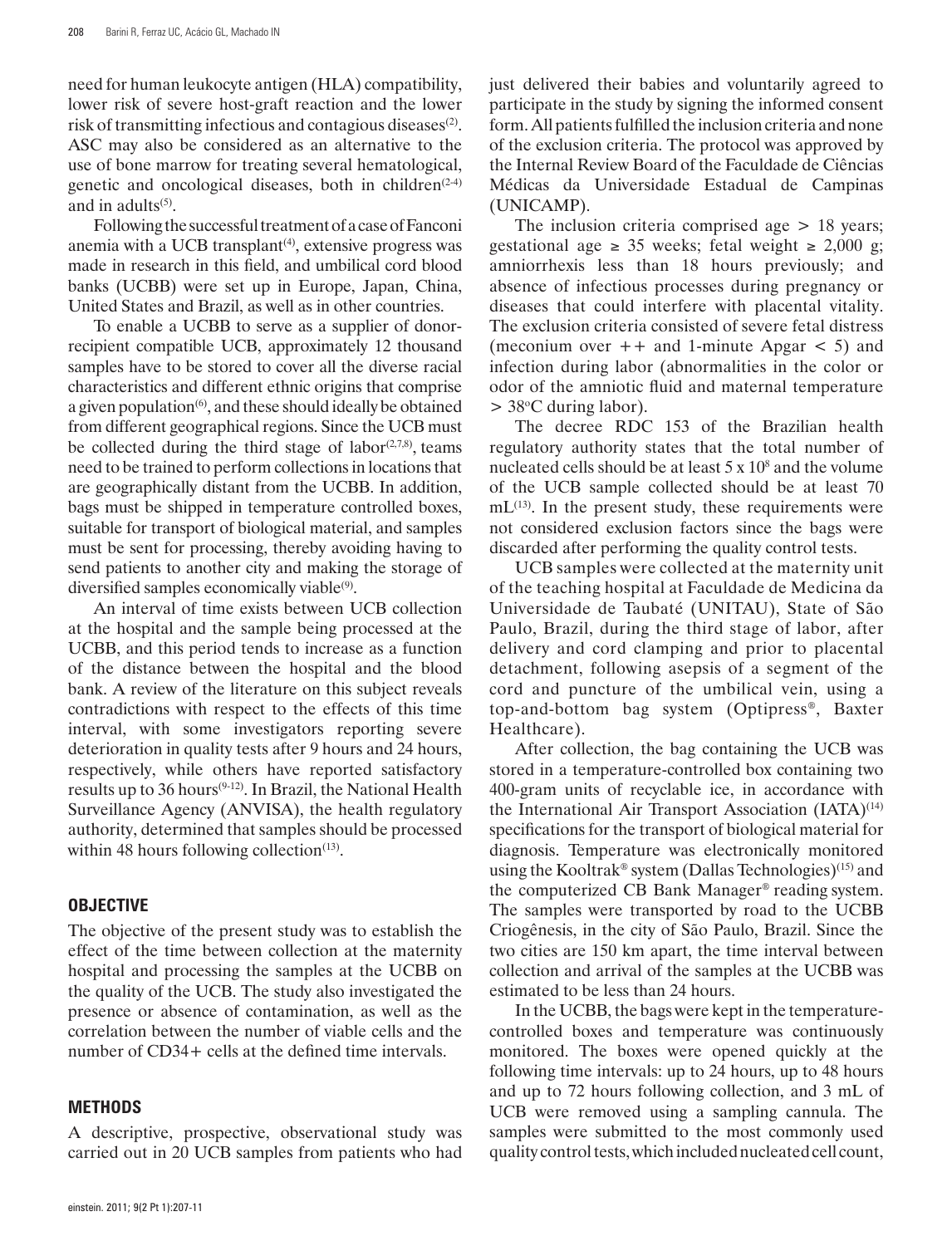viable cell count (without rupture of cell membrane) and CD34+ cell count (CD34 being expressed in hematopoietic stem cells)(2,3,5,8-11,16-19).

Nucleated cell count was performed in a Neubauer counting chamber. Viable cells were counted by excluding cells stained by 0.4% trypan blue (Sigma-Aldrich, USA). The total number of viable cells was calculated from the percentage of viable cells multiplied by the number of nucleated cells. CD34+ cell count was performed using the commercial CD34 reagent (ProCOUNT®, Becton-Dickinson, San Jose, California, USA) and reading was carried out using flow cytometry (FacsCalibur®, Becton-Dickinson, San Jose, California, USA). The total number of CD34+ cells was calculated from the percentage of CD34+ cells multiplied by the number of nucleated cells.

The presence of contamination was investigated using the pediatric BacT/ALERT® (Biomérieux) blood culture system<sup>(20)</sup>, one for aerobic agents and another for anaerobic agents. This method allows identification of contamination not specifying the bacterial agent.

Data were analyzed using multiple analyses of variance (MANOVA) and compared using McNemar's  $\chi^2$  test, considering a significance level of 5%.

### **RESULTS**

All 20 boxes containing bags of UCB samples arrived at the UCBB within 24 hours of collection. The volume of the bags varied between 31 and 139.4 mL (mean:  $80.6 \pm 31.7$  mL; median: 72.5 mL). The total number of nucleated cells ranged from 206 million to 3.4 billion, with a mean of 1.1 billion in the first 24 hours, decreasing to a mean of 1.03 billion at 48 hours, and 841 million at 72 hours, differences that were statistically significant  $(p < 0.0001)$  (Table 1).

The number of viable cells varied from 202 million to 3.3 billion with a mean of 1.1 billion in the first 24 hours, decreasing progressively to a mean of 967 million at 48 hours and 711 million at 72 hours, differences that were also statistically significant ( $p < 0.0001$ ) (Table 1).

The number of CD34+ cells ranged from 672 thousand to 23 million with a mean of 6.3 million in the first 24 hours, decreasing progressively to a mean of 5.5 million at 48 hours and 4 million at 72 hours, differences that were statistically significant ( $p < 0.0001$ ) (Table 1). Comparison of the means at 24 and 48 hours showed a smaller but still statistically significant decrease compared to the difference in the means at 24 and 72 hours (Figure 1). As the variation between the minimum and maximum number of nucleated cells in the samples was very large, the median percentage variation was also calculated and these comparisons were also statistically significant (Table 2).



**Figure 1.** Variation in the mean percentage of number of nucleated cells, viable cells and CD34+ cells in UCB bags between the following time intervals: 24 versus 48 hours, 48 versus 72 hours and 24 versus 72 hours (95%CI)

Table 1. Blood volume, variation in number of nucleated cells, viable cells and CD34 + cells at intervals of time of up to 24 hours, up to 48 hours and up to 72 hours in bags of umbilical cord blood (UCB)

| <b>Bags of UCB</b>    | $\mathbf n$ | Mean             | <b>Standard deviation</b> | <b>Median</b>    | <b>Minimum</b>   | <b>Maximum</b> |
|-----------------------|-------------|------------------|---------------------------|------------------|------------------|----------------|
| Volume collected (mL) | 20          | 80.6             | 31.7                      | 72.5             | 31               | 139.4          |
| Nucleated cells       |             |                  |                           |                  |                  |                |
| Up to 24 hours        | 20          | $11 \times 108$  | $9.0 \times 108$          | $7.9 \times 108$ | $2.0 \times 108$ | 34 x 108       |
| Up to 48 hours        | 20          | $10 \times 108$  | $7.9 \times 108$          | $7.2 \times 108$ | $1.8 \times 108$ | 29 x 108       |
| Up to 72 hours        | 20          | 8.4 x 108        | $5.9 \times 108$          | $6.3 \times 108$ | $1.4 \times 108$ | 19 x 108       |
| Viable cells          |             |                  |                           |                  |                  |                |
| Up to 24 hours        | 20          | $11 \times 108$  | 8.8 x 108                 | $7.7 \times 108$ | $2.0 \times 108$ | 33 x 108       |
| Up to 48 hours        | 20          | $9.6 \times 108$ | $7.3 \times 108$          | $6.8 \times 108$ | $1.7 \times 108$ | 26 x 108       |
| Up to 72 hours        | 20          | $7.1 \times 108$ | $5.0 \times 108$          | $5.3 \times 108$ | $1.2 \times 108$ | 16 x 108       |
| $CD34 +$ cells        |             |                  |                           |                  |                  |                |
| Up to 24 hours        | 20          | $6.3 \times 106$ | $6.3 \times 106$          | $4.3 \times 106$ | $0.6 \times 106$ | 23 x 106       |
| Up to 48 hours        | 20          | $5.5 \times 106$ | $5.4 \times 106$          | $3.7 \times 106$ | $0.5 \times 106$ | 19 x 106       |
| Up to 72 hours        | 20          | $4.0 \times 106$ | $3.7 \times 106$          | $3.1 \times 106$ | $0.3 \times 106$ | 12 x 106       |

UCB: umbilical cord blood.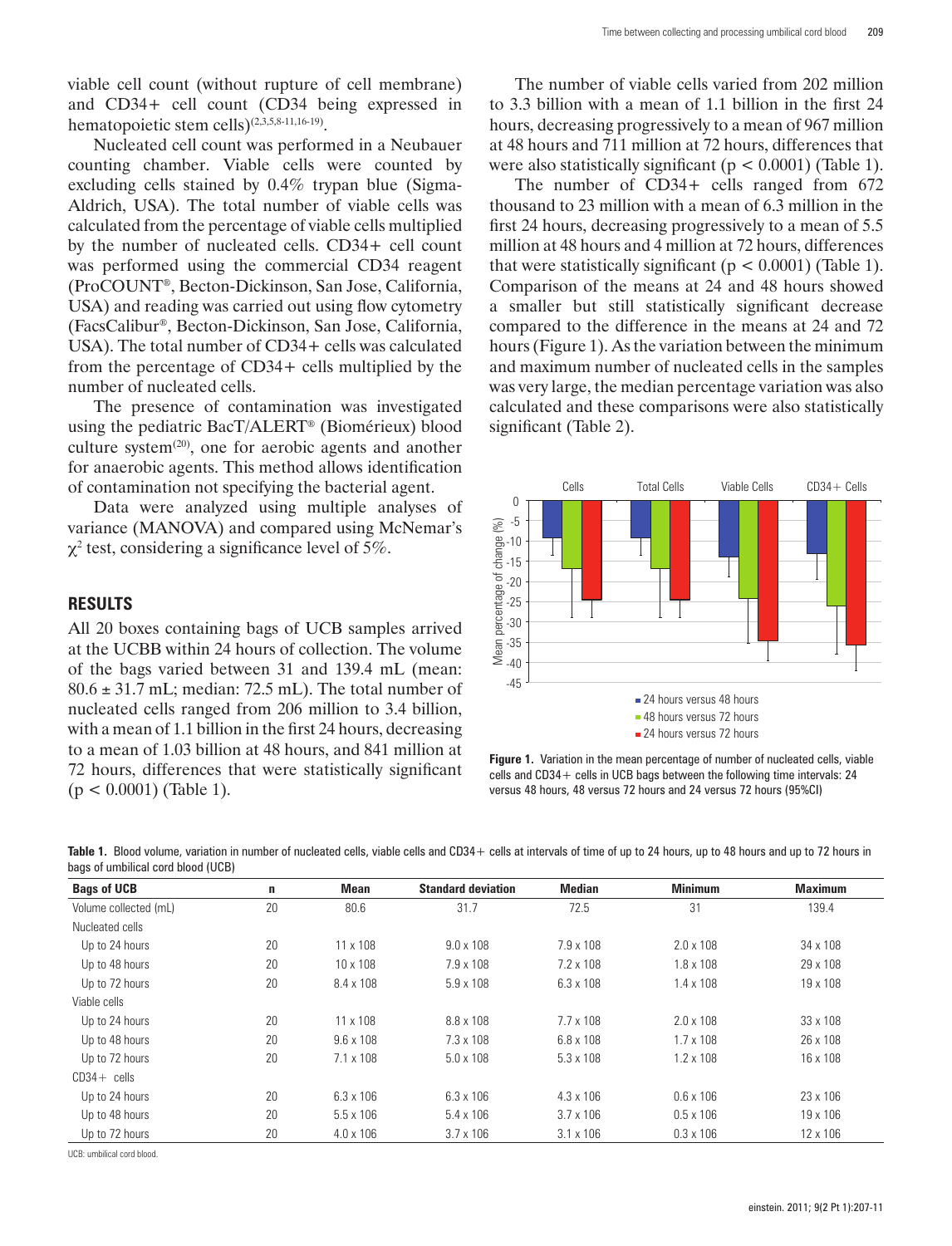**Table 2.** Variation in the median percentage of number of nucleated cells, viable cells and  $CD34 +$  cells in the UCB bags between the time intervals of 24 versus 48 hours, 48 versus 72 hours and 24 versus 72 hours

| <b>Parameter</b>         | Median  | 1st quartile | 3rd quartile | p-value* |
|--------------------------|---------|--------------|--------------|----------|
| Nucleated cells          |         |              |              |          |
| 24 hours versus 48 hours | -8.3    | $-120$       | -61          | < 0.0001 |
| 48 hours versus 72 hours | $-13.5$ | $-17.8$      | $-9.3$       | < 0.0001 |
| 24 hours versus 72 hours | $-20.5$ | $-26.6$      | $-17.6$      | < 0.0001 |
| Viable cells             |         |              |              |          |
| 24 hours versus 48 hours | -13 0   | $-17.3$      | $-11.4$      | < 0.0001 |
| 48 hours versus 72 hours | $-228$  | $-280$       | $-16.7$      | < 0.0001 |
| 24 hours versus 72 hours | $-326$  | $-37.9$      | $-26.3$      | < 0.0001 |
| $CD34 +$ cells           |         |              |              |          |
| 24 hours versus 48 hours | $-121$  | $-16.9$      | $-8.0$       | < 0.0001 |
| 48 hours versus 72 hours | $-23.9$ | $-30.4$      | $-18.2$      | < 0.0001 |
| 24 hours versus 72 hours | $-30.2$ | $-42.6$      | -27 0        | < 0.0001 |

\* The p-value was obtained using the Wilcoxon test for paired values.

The variations in the number of viable cells and CD34+ cells were compared and a linear correlation was found between the three moments of analysis (up to 24 hours, up to 48 hours and up to 72 hours) (Table 3).

Table 3. Correlation between the variations in number of viable cells and CD34+ cells at the following time intervals: up to 24 hours, up to 48 hours and up to 72 hours

| Interval of time | r*   | p-value  |
|------------------|------|----------|
| Up to 24 hours   | 0.86 | < 0.0001 |
| Up to 48 hours   | 0.83 | < 0.0002 |
| Up to 72 hours   | 0.85 | < 0.0003 |
|                  |      |          |

\* Spearman's rank correlation coefficient.

#### **DISCUSSION**

Confirmation of the usefulness of adult stem cells in the treatment of hematological diseases opened the gateway to further research into the different sources of obtaining these cells. One source that has grown in importance is UCB, since collection is simple and poses no risk to the donor. In addition, it requires a lesser degree of HLA donor-recipient compatibility compared to bone marrow, for example.

In Brazil, the large geographical area of the country and the ethnical diversity of its population may limit the use of UCB due to the difficulty in identifying a compatible donor, despite knowing that the chance of a Brazilian finding a donor in the country is 30 times greater than the chance of finding a compatible donor abroad, according to a study carried out by the National Registry of Bone Marrow Donors (Registro Nacional de Doadores de Medula Óssea - REDOME)(21).

Of approximately 3,000 patients referred annually for bone marrow transplant, 1,700 are unsuccessful in

identifying a compatible donor among relatives, and are obliged to resort to the waiting list in which the average delay in identifying a compatible donor is six months<sup> $(21)$ </sup>. To facilitate identification of a compatible donor and to reduce waiting time, great interest is currently being shown in ensuring that UCBBs be able to store a sufficient number of samples originating from different geographical regions of the country.

A public UCBB with 12 thousand samples in stock guarantees identification of a compatible sample in practically 100% of cases, and the waiting time can be reduced to 20 days. In addition, a great reduction in costs may be achieved, since to collect and store a UCB sample in Brazil costs around R\$ 3,000.00, as compared to a cost of about R\$ 96,000.00 if the sample were to be obtained abroad<sup>(21)</sup>.

In agreement with data published in the literature, the present study shows that the quality of UCB deteriorates as a function of the length of time between collection and processing at blood banks(9-12). In Brazil, the decree RDC 190/2003 issued by ANVISA requires UCB samples to be processed within 36 hours following collection; however, the decree RDC 153/2004 extended this interval to up to 48 hours. In the international studies reviewed, the majority establishes criteria of 24 or 36 hours as the upper limit for accepting samples for processing.

Based on the findings of this small sample, it is impossible to either corroborate or refute the limits established by the ANVISA. Although the decrease in the number of nucleated cells, viable cells and CD34+ cells was evident, no precise cut-off point was established. It is clear, however, that the interval between collection and processing should be the minimum possible.

In the present study, no contamination of the samples occurred due to increased time interval between collection and processing, probably because all samples were collected by the same investigator and rigorous asepsis criteria were adopted.

In addition, a linear correlation was found between the variation in the mean percentage of the number of viable cells and CD34+ cells. When the variation in median percentage was calculated, a greater increase was observed in the variation of the viable cells in relation to the CD34+ cells in the interval between 24 and 72 hours. These results are compatible with findings reported in the literature $(9)$ . Confirmation of the existence of this correlation is important, since cell viability is measured more easily and at a lower cost than CD34+ cell count.

#### **Conclusion**

These findings confirm that an increase in the time interval between collection and processing negatively